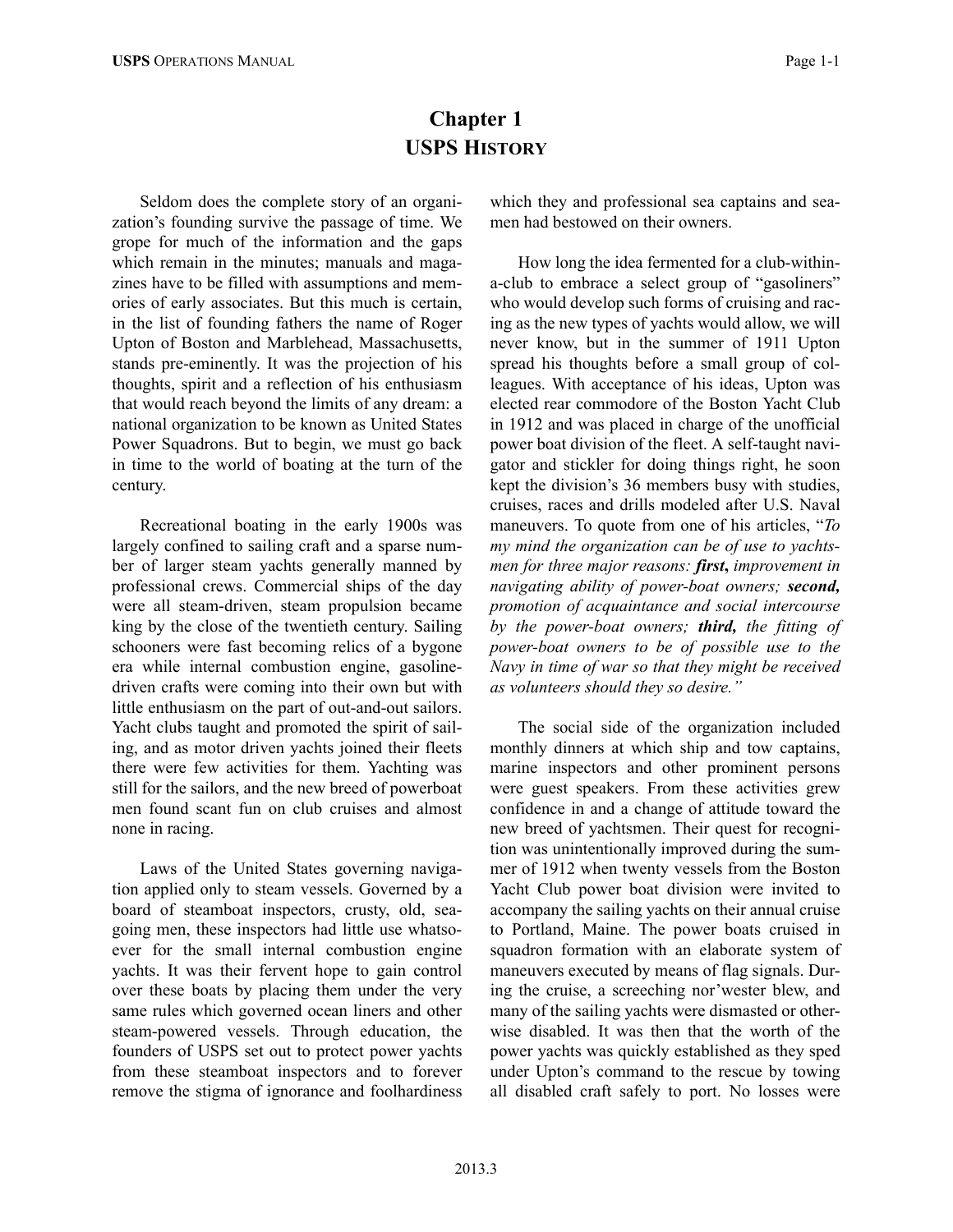reported. To quote the September 1912 issue of *Motor Boating Magazine,* which dramatized the rescue with a six-page photo story, *"The fellows of the Powerboat Division provided meritorious service and emerged from the ordeal crowned with glory."*

It was 14 October 1912 that a letter from Rear Commodore Roger Upton, petitioning the Boston Yacht Club to officially establish the power boat division was read by the executive committee. As minutes of that meeting disclose, the executive committee granted Commodore Upton's petition unanimously. It was at the annual meeting in January 1913 that the name was changed to "Power Squadron," the name passed on to the organization, and the club within-a-club was officially recognized. Its officers and rules were printed in the 1913 Boston Yacht Club Yearbook. Officers were Roger Upton, commander; C. N. Burnell, lieutenant commander; and Nathaniel L. Stebbins, a noted Boston marine photographer, secretary.

A distinguishing power squadron pennant was designed to be flown above the yacht club. It featured a red field with centered white star at the hoist; the center third was white and the outer end, blue. Only when a prospective member was able to pass what now seems to have been a fairly difficult examination in advanced piloting subjects was he authorized to fly the streamer.

So ends the birth of the idea and its development into an active movement, but actually, this is only the beginning.

Sometime in January of 1914, the Power Squadron of the Boston Yacht Club called a conference of many yacht clubs throughout the country to determine if the "power squadron" idea could be developed among them and a national body was formed; those already active had come to realize that the movement was destined to grow beyond its present limits. Only some clubs along the Atlantic Seaboard attended, as could naturally be expected, but among them the officials of existing squadrons found a surprisingly great enthusiasm. Who attended and what was discussed, or where the meeting was held is not known as no minutes exist. But, it evidently showed plainly enough that it was

ready for nation-wide action. Accordingly, a second conference was called where final work was accomplished.

How quietly great movements start, destined in time to reach beyond the limits of one's dreams. How quietly, like the first slow stirring of a ship upon the ways, this gleaming new hull slid down to her launching is shown in the simple, one-page recording of the birth certificate.

At the second conference to consider the question of formation of power squadrons, held at the New York Yacht Club on 2 February 1914, at eight o'clock in the evening, the following vote was passed and signed by the delegates whose names are set against their respective clubs or associations.

"That we, the undersigned, duly authorized delegates of the club or association set against our respective names do hereby associate such clubs or associations together as a national organization to be known as *United States Power Squadrons,* and we bind our clubs to abide by the rules and regulations adopted by said United States Power Squadrons.

- Yachtsmen's Club of Philadelphia; C.L. Lagen, Commodore
- Power Boat Squadron of New Haven, Conn.; J.N. Champion, Commodore
- Larchmont Yacht Club; Francis M. Wilson
- Atlantic Yacht Club; Theodore D. Wells
- Corinthian Yacht Club of Philadelphia; C. Longstreth
- Rhode Island Yacht Club; William St. Streeter, Commodore
- New York Motor Boat Club; C.F. Chapman
- Hudson River Power Squadron; Franklin P. Pratt
- Lynn Yacht Club; A.D. Grover
- Knickerbocker Yacht Club; William E. Spencer
- Harlem Yacht Club; R.S. Haydock
- Portland Yacht Club; Holman F. Day, Rear Commodore
- Savin Hill Yacht Club; Charles A. J. Smith
- Kennebec Yacht Club; Charles E. Hyde
- Hudson River Yacht Racing Association; Worthington Scott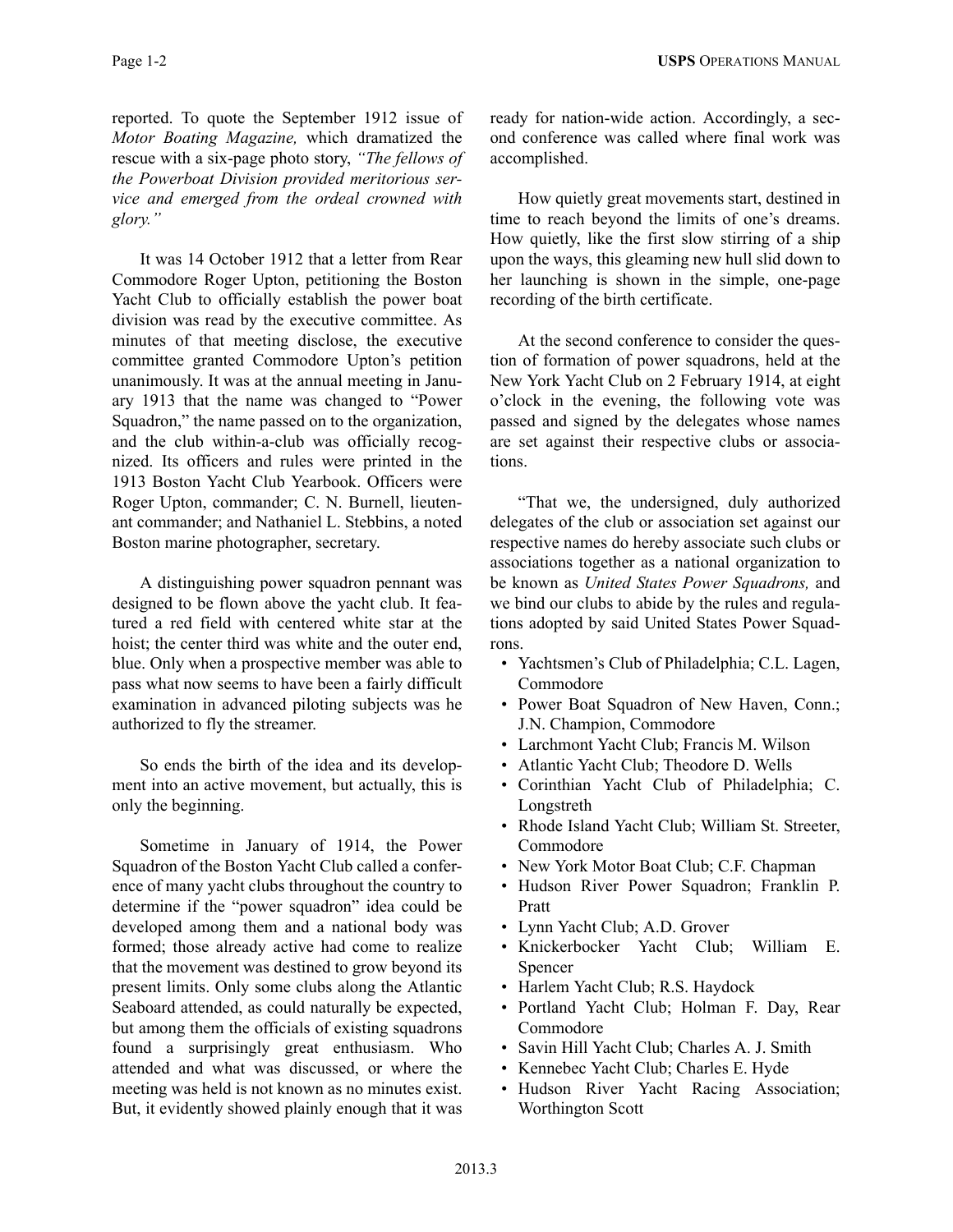- Sachem's Head Yacht Club; W.C. Stringer
- Baltimore Yacht Club; Dwight F. Mallory
- Seawanhaka Corinthian Yacht Club; Elliot Tuckerman
- Indian Harbor Yacht Club; Frank Bowne Jones
- Boston Yacht Club Power Squadron; William A. Hopkins

The signatures of Messrs. Longstreth, Stringer, Tuckerman and Jones are affixed subject to ratification of their respective clubs."

And that is all. Yet it contains what the national body prescribes we shall forever know: the names of the founding fathers.

At this same meeting, the organization was made complete by the election of officers and members of the Governing Board included:

- Henry A. Morse,
- Captain DeWitt Coffman, USN (Boston Navy Yard);
- Charles Longstreth,
- Frank S. Cornwell,
- Francis M. Wilson
- and members of the bridge.

Captain Coffman, USN, later Vice Admiral, served on the Governing Board for many years as the representative of the Navy Department. The Honorable A.J. Tyrer, Deputy Commissioner of Navigation of the Department of Commerce, was also an active member of the early Governing Boards. Franklin Delano Roosevelt, then assistant secretary of the Navy, had been so impressed with the activities of the Power Squadrons that he sent his aide, Captain William F. Fullam, to attend the meeting, and as was reported in the press, Captain Fullam praised the organization in the highest terms possible.

April 1914 proved eventful. At a meeting held at the Harvard Club of Boston, bylaws were approved by the Governing Board. The Atlantic Seaboard was divided into six districts for purposes of instruction, and boards of instruction and examination were appointed to administer over them. From the very beginning, the accent has been upon education although it differed in the early days from the present system. Then, in addition to

knowing the rules of the road, the compass, buoys, and chart bearings, a member was required to attend at least three squadron drills yearly to hold his membership certificate. When the member attended twelve, he became a privileged member and thereafter need only appear at one drill each year. Not more than six drills counted in any one year toward the member's qualification.

The United States Power Squadrons' Ensign was designed early in its history. It was the work of two of our organization's founding members: Charles Chapman and Roger Upton of the Boston Yacht Club.

Roger Upton wrote a letter about the establishment of the Power Squadrons, which was published in the US Naval Institute Proceedings for 1917, Vol. 43, Part 1, on pages 701-705 (1917). Upton's article has been digitized and is freely available using a search engine.

The thirteen stars and thirteen stripes in the USPS Ensign are taken directly from the United States Yacht Ensign, and thus they have the same meaning as in the Yacht and National Ensigns (that is, thirteen stars for the original states and thirteen stripes for the colonies). As Upton's article makes clear, the original idea was to have Power Squadrons' vessels operate as a form of naval reserve or auxiliary to the Navy and the Power Squadrons' vessels would be denoted by a special ensign. The idea was to have an ensign, that is, a flag of national character flown from the stern of the vessel. Accordingly, the established icons of the American nation, white stars in a canton, thirteen stripes, and red/white/blue coloring, would naturally be used. In short, the organization was creating an adaptation of the national flag.

On page 701 of the 1917 article, Roger Upton said,

"The idea advanced by the Navy Department was to have something on the lines of the Blue Ensign of England, which is used to denote naval reserve. Wherefore the design approximated our yacht ensign with the colors reversed and the stripes vertical instead of horizontal." Upton noted that the design of the USPS flag made it impossible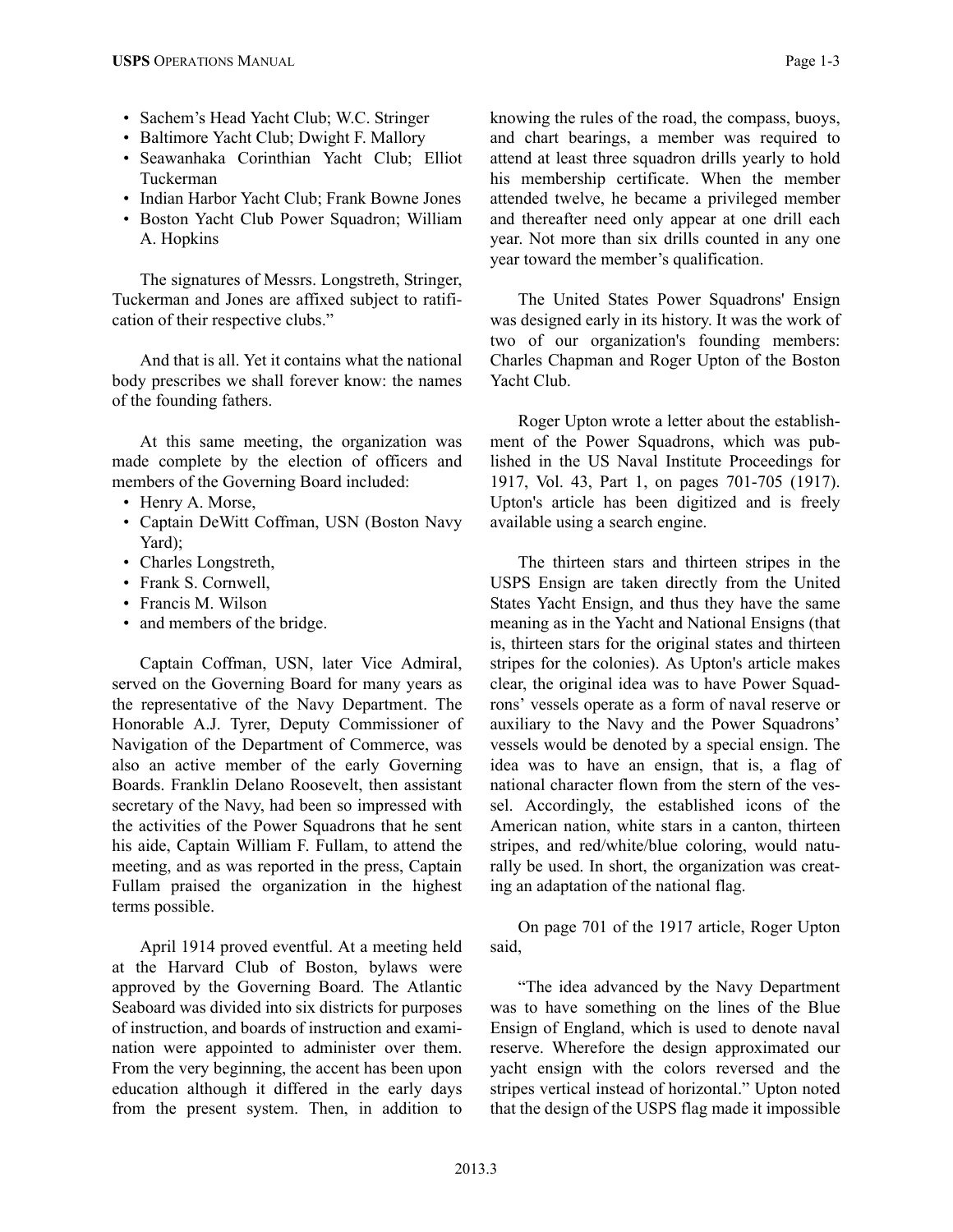to confuse with the flags of other nations.

Upton's article did not mention the design of the Customs Ensign (with its sixteen vertical red and white stripes) but this appears a logical source for the notion of using vertical stripes. Upton was clearly in possession of "Flags of the World" charts, et cetera, which included that flag, and as a yachtsman in the Boston area he could not have failed to have seen that flag. It also must be remembered that from the 1790's until 1892, the Customs Ensign was used by the revenue cutters as the ensign itself and not as a house flag or adjunct to the national ensign. The Customs Ensign has sixteen stripes because this was the number of states in the Union at the time of its adoption in 1799. Upton did not address the issue, but it would have been odd for the Power Squadrons to use the sixteen stripes. By 1912-13, the Nation had 48 states, and the number sixteen and the 1799 commemoration has no meaning to the Squadrons or to the larger Nation in general.

Upton and the USPS' founders also attempted to amend the yacht licensing law that had been on the books since 1848 which required all "licensed yachts" to fly the Yacht Ensign. The intent was to add a provision saying that yachts in the Power Squadrons would be allowed to fly the Power Squadrons' ensign in lieu of the Yacht Ensign. However, this attempt was unsuccessful, and the yacht licensing law remained unchanged.

Thus, the USPS flag was clearly conceived of as an Ensign, that is, a flag of national character, but over the years has been used as an organizational flag and not in lieu of the National or Yacht Ensigns. This explains why the flag's design has more national connotations than organizational ones.

Finally, given that the design of the USPS flag is derived from the US Yacht Ensign, one may ask the derivation of the design of that flag. Once again, the answer is the United States National Ensign. Immediately following the passage of the 1848 licensure act, the US Secretary of the Navy, by virtue of the authority delegated to him in the Act, requested the New York Yacht Club to submit a design. The design of the present yacht ensign

was submitted, and on February 21, 1849, approved by the Navy Department. The design of the Yacht Ensign was stated to be "the American Ensign" with a circle of thirteen stars surrounding a fouled anchor, in lieu of a star for each state.

In March 1915, the present USPS flag was adopted. General Orders No 11, issued by Flag Lieutenant Stebbins from Boston on 18 May 1915 is of interest as it authorized the flying of USPS flag with or without USPS pennant, which up to this time had been the distinguishing flag of the squadrons. During World War I, the Governing Board ordered that a pennant of somewhat different design from that of the original flown by squadron boats and the American flag be flown at the taffrail or gaff. Similarly, during World War II, Old Glory was flown in her proper place and USPS flag at the starboard spreader.

As the squadrons grew, both in number and size, the educational program developed to keep pace. There was a continuous revision and enlargement due to the adoption of many suggestions from members, and the constant labor of committees on which the most highly skilled yachtsmen served with enthusiasm.

By 1916 there were 500 members, and many of these were clamoring for abolition of the on-waterdrill requirements. However, it was not until some years later that a general uprising against them caused decided official action and they were reduced to a subordinate position as a second qualification to a new *Junior Navigator* course. Shortly thereafter, through lack of interest, they were abolished, and further courses of study replaced them. In 1917, a navigator course was introduced. This was the course to end all instruction, comprising a detailed review of all courses the candidate had ever been taught from his entrance examination to the JN course. It also included a practical demonstration of boat handling.

As World War I threatened to engage our nation, all Americans became very active in the preparedness movement. The United States declared war on Germany on 6 April 1917, and with the coming of hostilities, Charles F. Chapman sent a letter to Franklin Delano Roosevelt, Assis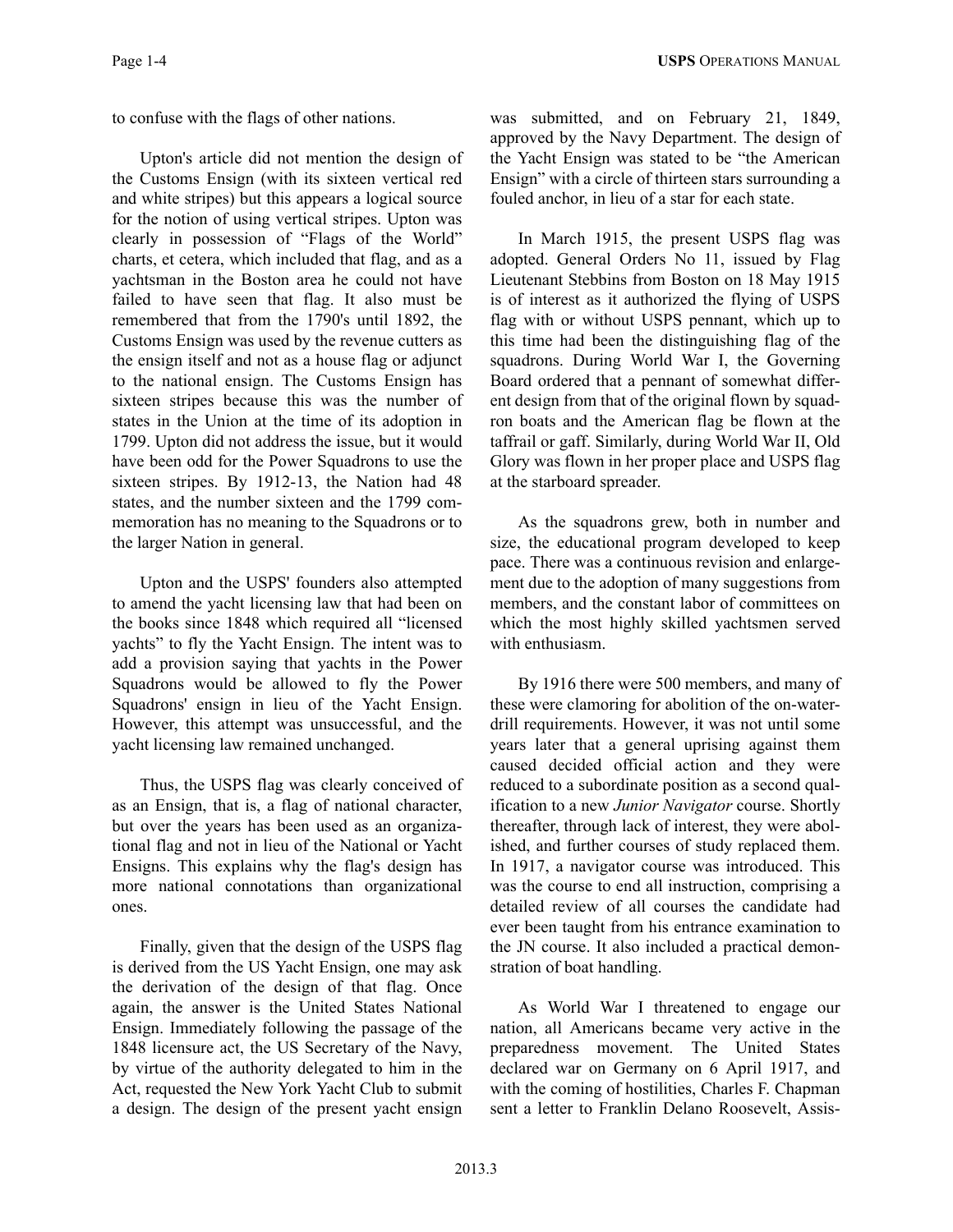tant Secretary of the Navy, volunteering the entire USPS instructional program for the training of men for naval coastal defense. Secretary Roosevelt accepted the proposal with gratitude. In New York City, four free nautical schools were established. Based on records, total enrollment exceeded three thousand students. Similar schools were organized by local squadrons in Boston, Detroit, Newburg, New Haven and Washington, D.C. Over five thousand men who attended these classes entered the armed services, and based in significant part on the quality of their USPS training, many were appointed officers. Squadron members themselves enlisted in the navy and many, because of their outstanding nautical education and background, soon earned commissions. A number of members were appointed by the Secretary of Commerce as "Navigation Inspectors" with duties on the water similar to those performed by the Coast Guard Auxiliary during World War II. These men were paid a dollar a year for their services.

Little effort was made to recruit new members in USPS during this period, and with many of the officers of the local squadrons in service, interest in USPS began to wane. With the coming of peace and the release from the navy, many of the members desired a rest from anything pertaining to the sea, so without this leadership, local squadron activities all but ceased. In addition, one of the principal objects of the squadrons had been, up to this time, to be of service to our navy in time of emergency. The emergency had now passed, and most members had all they wanted of small boat maneuvers based on anything connected with the navy. Conditions were not unlike those in most yachting organizations at that time. Interest was at a low ebb, and many yacht clubs and similar organizations went out of business. On 26 January 1918, Chief Commander Coe wrote the following in his annual report. "The demands of war have affected all social, fraternal and economic life, and our organization has not escaped the problems and handicaps which have arisen from this abnormal condition<sup>"</sup>

At the fall meeting of the Governing Board in 1919, Chief Commander H.M. Williams reported that local squadron secretaries did not answer his letters; no dues could be collected; there was no money in USPS treasury; USPS debt was \$450.00; and he recommended that the members of the Governing Board chip in and pay the debt and that USPS disband. Chief Commander Williams was not a defeatist, but he viewed the existing situation from a realistic standpoint, and his recommendation might well have been made to bring the matter sharply to attention with a view to obtaining immediate and definite action.

Vice Commander A.B. Bennett expressed the opinion that such action would be a mistake and that he was sure if certain changes were adopted, the squadrons could be revived. The changes he suggested were:

1) To change the certificate holder from being only a member of a local squadron, reached only through his local squadron secretary, to first being a member of United States Power Squadrons, thus making him answerable to USPS and secondly, a member of the local squadron;

2) To eliminate all boat drills and maneuvers. The war was over, and men were through with such activities;

3) To eliminate the restriction of membership to members of yacht clubs and admit any worthy man who passed the examination.

Inasmuch as the oldest institutions of man in the world were institutions of learning, USPS should stress education and nothing else.

Vice Commander Bennett suggested that the constitution be rewritten to include the above changes and submitted for adoption at the annual meeting, 28 February1920. The Governing Board authorized Vice Commander Bennett to rewrite the constitution. At the annual meeting in1920, Vice Commander Bennett was elected chief commander, and Rear Commander Harry Jackson was elected vice commander. James T. Bresnahan of the Potomac Squadron was elected secretary. The new constitution was adopted. There was no list of members, but the mailing list of **The Ensign** contained a thousand names. Chief Commander Bennett and Secretary Bresnahan then drafted a letter to each on the mailing list, informing them of the changes in the constitution, also that all unpaid dues had been waived and asking each one to sign on and pay one dollar dues for 1920. One hundred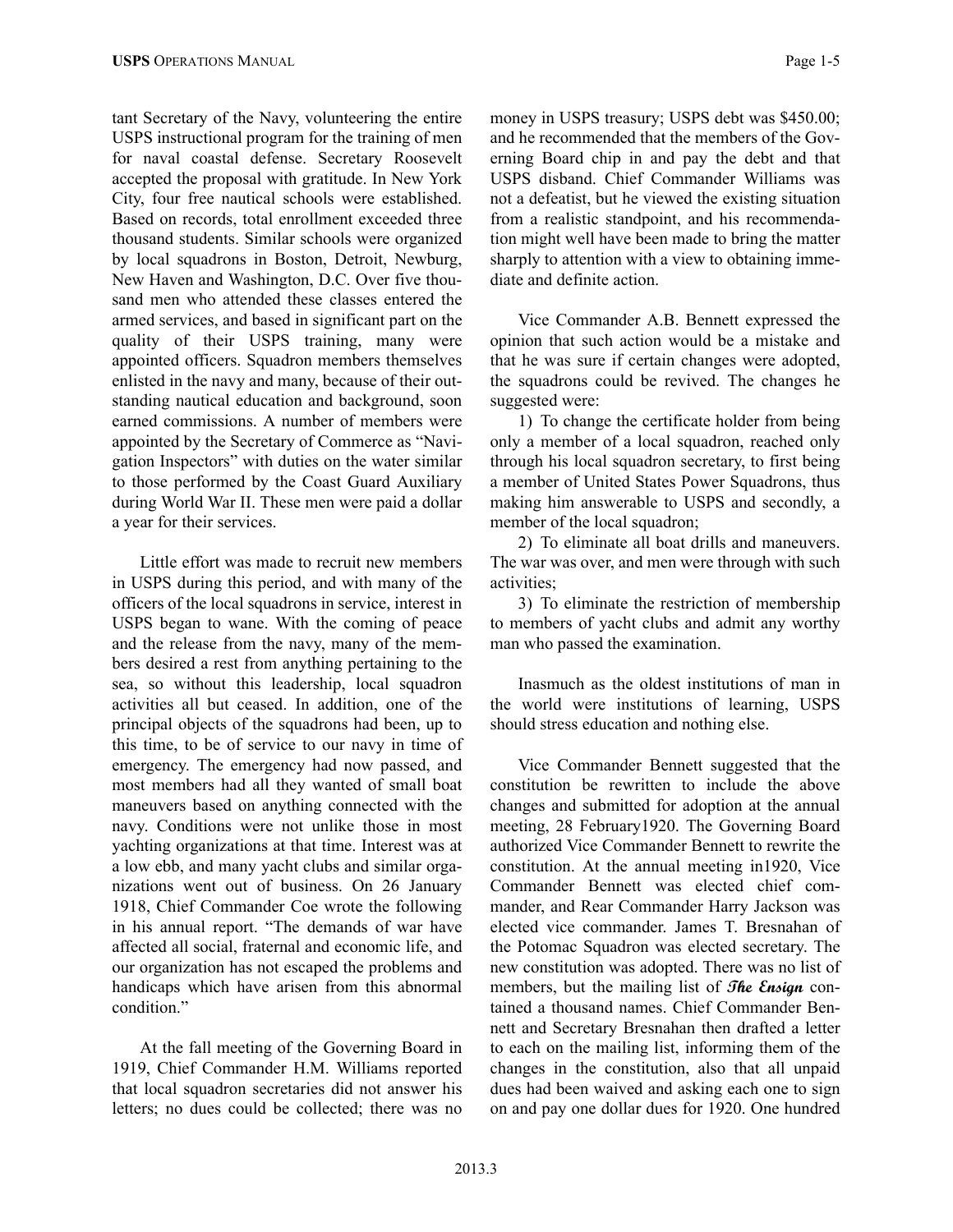forty two plus nineteen reinstatements signed on, a few from each of the former squadrons. These men were appointed as local boards of examiners and were urged to start classes of instruction to prepare men for the spring entrance examination. Much of this was done by letter, but the chief commander visited many groups and helped them to make a new start. It was a difficult task but one which ended in success for Chief Commander Bennett, the only chief commander to serve more than two years. At the close of his fourth year, there were over four hundred members, over four hundred dollars in the treasury and no debt.

New certificates were issued in 1920. The chief commander printed the names of the members on the certificates in old English, and this may also explain why certificate number 1 was issued to Charles F. Chapman whose membership date was among the earliest.

This was the organization which C/C Harry Jackson inherited in January 1924, and it received his enthusiastic and wholehearted care that meant so much in those early days. If credit for perpetuating USPS should go to any two men, it should go to this Bennett-Jackson team.

USPS grew slowly during these formative years, and by April 1931 the organization reported a total membership of only 840 in 12 squadrons. If the quantity of members was disappointing in the early thirties, the quality of instruction taught by members was not. With the introduction of *Advanced Piloting* in 1932, the advanced grades program was established. By November of that year, USPS had 1431 members in 13 squadrons.

In October 1933, the Committee on Rules presented a plan for changing the bylaws into a constitution and writing a new set of bylaws containing details for the operation of a squadron. These were approved the following year by the membership. The future looked brighter than ever.

The Governing Board, on 13 December 1938, approved the establishment of seven divisions consisting of thirty-three squadrons and the appointment of a rear commander to administer each division. Later, the division designation was changed to "district". USPS had 4406 members by the end of 1938.

On 14 January 1939, the organization celebrated its twenty-fifth anniversary. Twenty-one squadrons were represented at a dinner-dance at New York's Hotel Astor, one of the largest and most successful affairs ever held by USPS. In honor of the occasion, President Roosevelt sent a letter of congratulations, praising the civic service. Later that year, the president accepted honorary membership in USPS bestowed upon him by vote of the Governing Board.

If 1939 was a milestone in history, it was also a year of tragedy. Once again, the world erupted into war. Less than 24 hours after the Japanese attack on Pearl Harbor, on 8 December 1941, Vice Commander William Sayers sent a telegram to President Roosevelt and to the Secretary of the Navy offering USPS support for America's war effort. For the second time in 24 years, President Roosevelt accepted this support with appreciation.

During World War II, over 3000 USPS members entered the armed forces, including C/C William Anderson, who was sworn in as a lieutenant commander, U.S. Navy Reserve. In February 1941 the National War Course Committee was formed which set standards in the instruction of navigation and related subjects. Also in 1941 the Special Courses Committee was formed which developed curricula in first aid, signaling, motor mechanics, air navigation, meteorology and seamanship. Classes boomed with instruction for service personnel, civilians and members, all eager to qualify for advanced ratings. Thousands of members served with the Red Cross, merchant marine and other war-related services, all contributing significant assistance to the nation. With the encouragement of USPS, more than twenty-five squadrons actively assisted the Coast Guard Auxiliary during this period. Friendly cooperation between the two organizations has been traditional ever since.

USPS grew during World War II, and by 1945 it had become apparent that a paid staff and office space were needed for the national secretary to meet increased responsibilities. A resolution was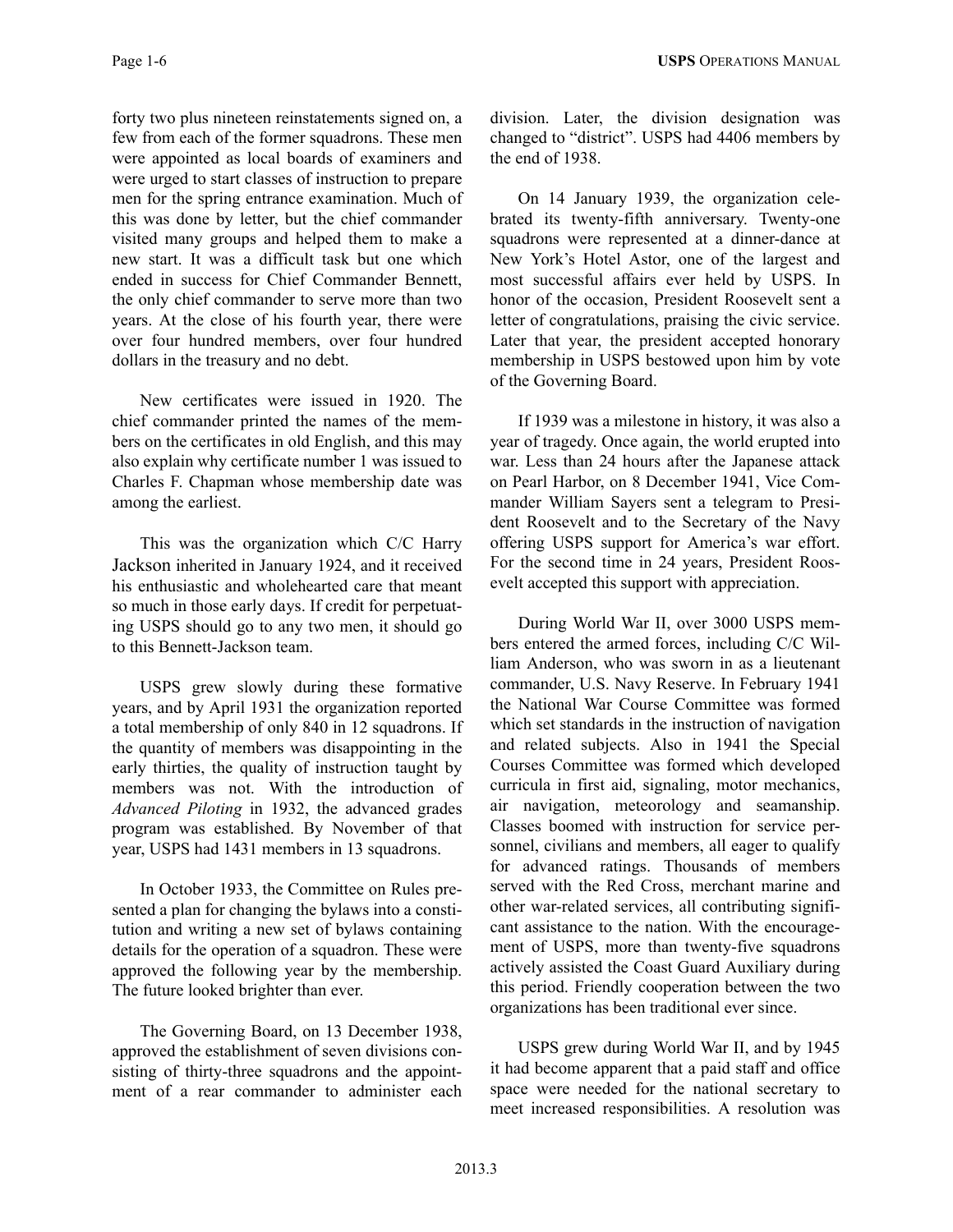adopted authorizing Secretary Charles Leach to employ such clerical help as necessary. A threeroom ground floor apartment in Englewood, New Jersey, was rented for the storage of USPS supplies and records. Shortly thereafter, an office manager was hired for USPS, and with a staff of three, the clerical and storage needs of growing membership and educational programs were being served adequately.

*Seamanship* had been added as a special course in 1942. Other special courses followed in first aid, signaling, motor mechanics and weather in 1945. A class in Instruction Techniques was also launched in this period.

Due to the rapid growth from 1935 to 1945 it became apparent that administrative changes were needed. In 1945 the planning committee was formed under the direction of P/C/C Frederic W. Keator, N. The initial project was the development of a district organization; until then, the "rear commander in charge of district" served without any staff. A model district bylaws was prepared and adopted by District 1 to which Keator and several other planning committee members belonged. At the 14 April 1947 meeting these were approved by the Governing Board, on recommendation of the Committee on Rules. USPS more than doubled its size during the forties, and as the organization entered the fifties, the demands placed upon headquarters became even greater.

The bylaws provided for the election of the district officers by the delegates to the district conference, rather than the Governing Board. The officers included the district commander (reserving the rank of rear commander for the national organization), staff captains (forerunners of the executive and administrative officers), the secretary and treasurer (serving without rank) and appointed officers as required. The district council, composed of the district bridge and commanders of the squadrons of the district, met more frequently than the two conferences annually. The result was increased interest in district affairs, improved interchange of ideas between squadrons and improved performance of the district commander.

While the pilot district operation was being

tested, the planning committee developed a plan for the national operation to provide for the executive, administrative and educational departments, as well as the secretary and treasurer, each headed by a vice commander and assisted by rear commanders as required. There was also the need for a legal officer, financial officer and assistant secretary.

Contrary to the original concept, the squadron commanders had become a minority of the Governing Board outnumbered by 20% by membersat-large (one for each 100 members). This ratio was reduced to one for every 300 members (600 currently) and not to exceed the number of rear commanders.

The first elected district commanders were approved for sixteen districts and for unattached squadrons and personnel. The headquarters staff, which had increased to six, moved into a combination office and warehouse in the same community. Within five years these facilities proved inadequate so in 1958, USPS moved into even larger quarters in Englewood. The organization grew significantly during the fifties. In May 1959, the national secretary reported 45,000 members in 268 squadrons.

In 1960 the seed of the cooperative charting program was sown when the U.S. Coast and Geodetic Survey initiated a program to provide a series of specially designed charts for recreational boaters. In its first year the program produced fewer than 300 reports, but during the year ending 30 September 1992 nearly 60,000 revision data reports were filed representing more than \$15 million in supporting services and taxpayer savings.

Recreational boating was booming as USPS entered the sixties. A sail course was added in 1953, a marine electronics course was published in 1961, and by 1966, when Commander Chapman was awarded his fiftieth merit mark, the organization had recorded a membership of over 60,000 members in 348 squadrons.

In April 1973, on the sixtieth anniversary of USPS, Boston Yacht Club was presented a plaque to commemorate the origin of USPS in 1913. Also during that same year, in October, a plaque was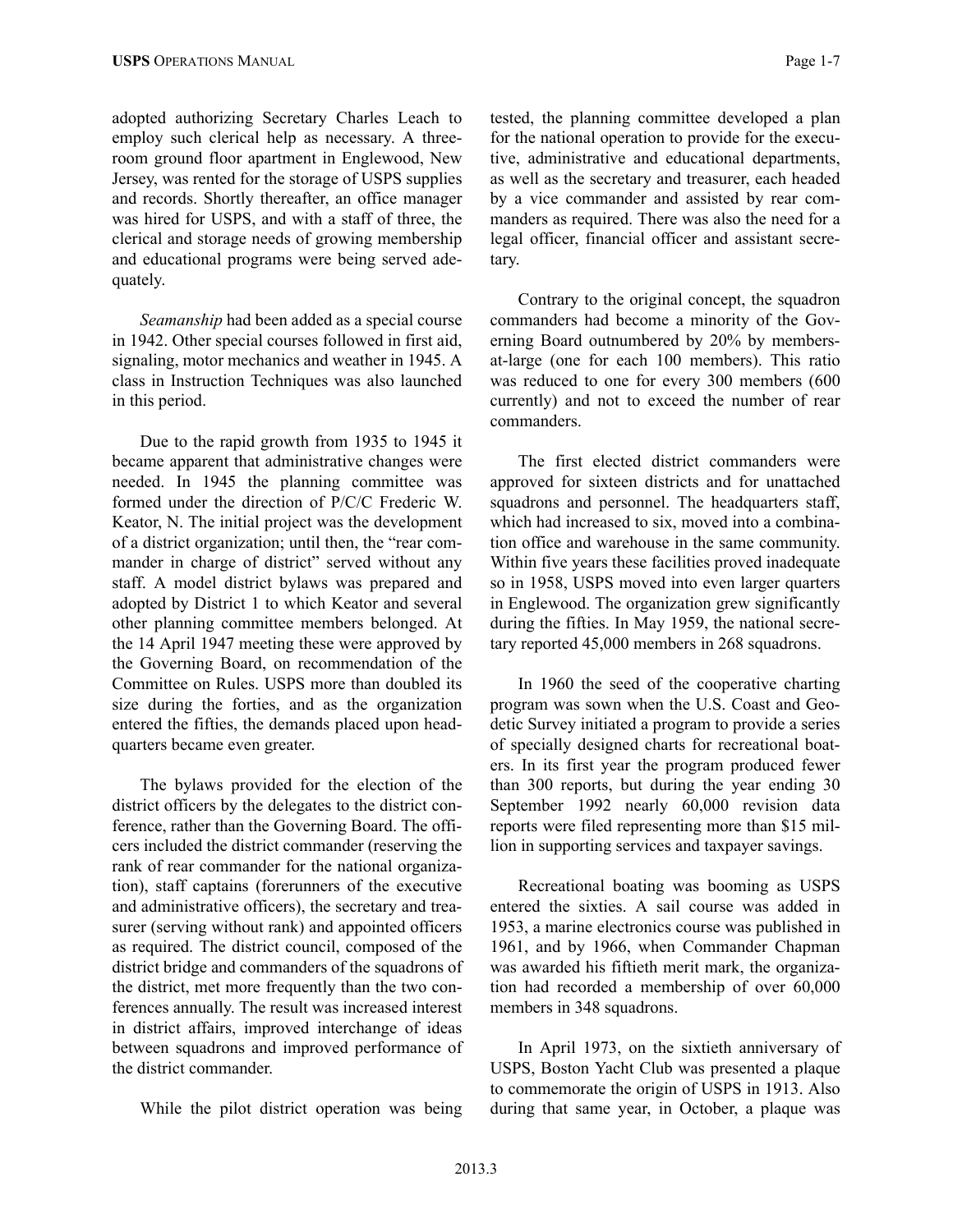presented to the New York Yacht Club as a reminder of the place where the original charter of USPS had been formalized in 1914.

By 1974, the sixtieth anniversary, USPS had succeeded beyond the founders' fondest dreams. Membership exceeded 70,000 in 425 squadrons. A new headquarters building had been constructed in Montvale, New Jersey. However, because of a legal situation, in September 1975, USPS Governing Board voted to move its base to Raleigh, North Carolina. The relocation was completed, and operations were well underway when, in 1978, construction was begun on a modern office and warehouse. The new Raleigh headquarters was occupied by the end of the year. An additional twostory wing was added during 1990-91 to include a memorial library and up-to-date computerized procedures which would enable the staff to handle extensive printing requirements, control educational inventory and respond to virtually every kind of membership request.

Because of litigation in New York and New Jersey in the latter half of the seventies and early eighties over the issue of private status versus public accommodation, coupled with a sagging national economy registering high rates of inflation and unemployment, membership fell to the low 50,000s in 454 squadrons and 33 districts. Governing Board action at the September 1981 and the September 1982 meetings recognized two important and significant aspects of USPS participation. In 1981, members whose long service had earned them 50 merit marks were granted the status of Governing Board member emeritus and with it, lifetime voting privileges. In 1982, changes in the constitution and bylaws eliminated the male-only membership rule and permitted women to become active members. Although many women had long held a "woman's certificate," which entitled them to enroll in all USPS courses, it was apparent that boating had become a family-oriented endeavor, and the bylaw change also made family membership available. The first female active and family members were accepted in November 1982. A reduced dues structure was established to accommodate the change, and it was further established that only one copy of the national publication, **The Ensign***,* would be mailed to an address shared by an

active and one or more family members. Concerning the publication, the editorial and publications activities were transferred in December 1982 from San Mateo, California, to USPS headquarters in Raleigh.

The educational department, constantly seeking improved course materials and better participation by members, introduced a new piloting course and added something new to the list of elective courses, cruise planning. A varied curriculum of supplemental courses were also made available including a skipper saver program which can be presented by a USPS member to any interested group. To assist boating enthusiasts who prefer TV instruction to classroom attendance, and for anyone else who desires a modern approach to the subject, USPS and the William Morrow Company produced USPS a boating course on video. A further indication of the latest techniques to improve membership knowledge is the Operations Training Program, and its offshoot, Leadership Development. When today's better-informed members are out to insure their boats, USPS now boasts its own marine insurance program with both low rates and sound coverage.

To celebrate the 75th anniversary of USPS, five large USPS ensigns traversed all of the United States and Canada, visiting every squadron and many units of CPS. Two special ensigns logged 1,000,600,000 miles in their journey over all seven seas on board the NASA shuttle, Atlantis, between 4 and 8 May 1989. Still another went to Moscow and a replica of the ceremonial ensign flew at the Greenwich meridian. Eventually, all ceremonial ensigns converged at the Governing Board meeting in Richmond, Virginia, on 16 September of that year. Part of the celebration included a visit by Chief Commander William D. Selden, IV, SN, to the White House where he looked on as President George Bush signed a proclamation honoring USPS.

USPS entered the 1990s inspired by the enthusiasm generated from the anniversary year celebrations. USPS began using a shorter, six session boating course. A video boating course was completed to be used in teaching the course. A new "Life Saving Award" was developed recognizing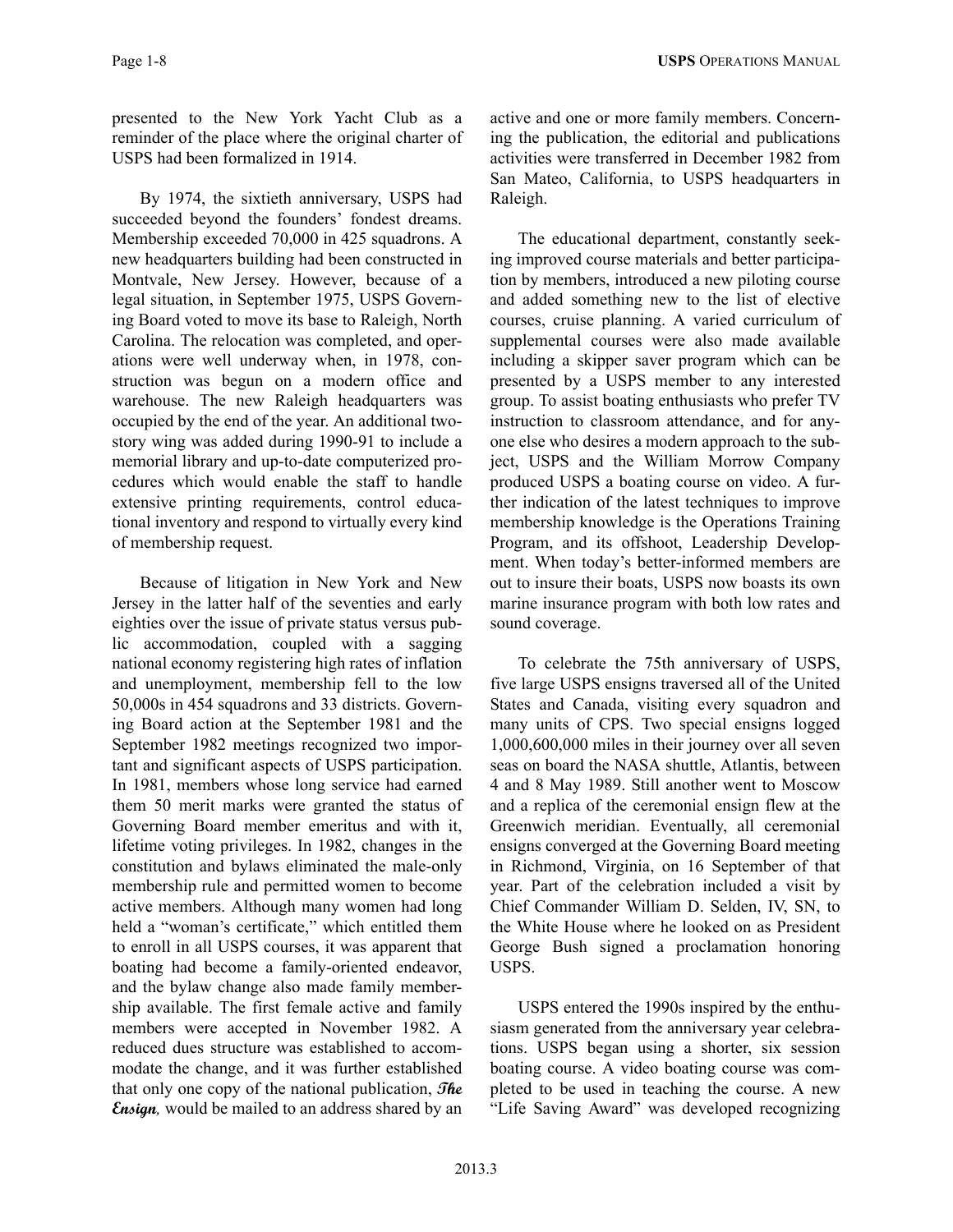members who saved the lives of others. Dues were reduced for "additional active members" in the same household. USPS helped the United States Coast Guard celebrate its two hundredth year anniversary in "Coast Guard City, USA", Grand Haven, Michigan, and extended cooperation with the USCG Auxiliary reaching an agreement whereby each organization would accept the other's basic boating course as the requisite for membership.

There were other significant commitments and changes as well, but none more meritorious or which displayed the unity of the organization's personnel toward much needed additional space than "The Headquarters' Building Fund" campaign. Membership voluntarily purchased deeded square inches of North Carolina real estate, purchased bricks for a special wall, bought silver or gold anchors, and even raffle tickets for talking toy parrots contributing more than \$450,000.00, more than enough to pay for the expansion, without any cost to USPS treasury.

In 1992 USPS had the honor of leading the parade of boats into the Miami, Florida, harbor as replicas of the three Columbus caravels made this their first of 21 ports-of-call as part of the five hundredth anniversary of Columbus' discovery of America. More than 230 sailing vessels from around the world celebrated by gathering together 5-14 June in the harbor of Old San Juan. The armada enjoyed the gracious hospitality of the Puerto Rican squadrons before making its way toward New York Harbor for the Fourth of July Tall ships Festival where USPS had an important part.

USPS offered broadened coverage in a new On-the-Water Insurance Policy which will have a long term impact in attracting students and member retention. The administration then approved a unique youth program partnership with USCG Auxiliary in a cooperative effort to prepare and teach the same youth course, namely *Boating Safety*, to any age group with the target audience, ages 10 - 16. A new no-fee affinity credit card was offered, and more significantly, USPS Constitution was repealed and new USPS Bylaws were approved, combining the constitution and bylaws. USPS adopted a new *USPS Pledge*.

Of major significance during 1995, the Caribbean squadrons became District 33, and in October 1995, headquarters listed 59,746 active members of whom 16,060 were women, about 27% of the membership. For fifteen years women had been eligible for membership in USPS, and their numbers have grown steadily. Women continue to make impressive strides in both educational and administrative areas.

In 1997 USPS adopted the slogan T.E.A.M., "Together Everybody Accomplishes More," which challenged the membership to greater heights. Policy changes now permitted boating courses to be conducted in squadron-owned or leased facilities. Significant bylaw and policy changes were also made to move USPS from a strictly "invitation" type of membership procedure to one that allows membership by "application" with a means to determine membership interest while retaining selectivity. A new marketing committee was established to redefine USPS as the premier educational boating organization world-wide. To help solve one identity problem, USPS Bylaws were changed to allow squadrons the option of adding "Sail and" to the squadron name.

USPS celebrated its 85th anniversary with enthusiasm. There was the Voyage of the Ensign II, beginning in San Juan, Puerto Rico, at the 1999 Spring Governing Board meeting and concluding in Orlando, Florida, at the 2000 Annual Meeting. Five commemorative USPS ensigns, with a sendoff by colorful fireworks, traveled thousands of miles from squadron to squadron to be welcomed home with music and a never-to-be-forgotten laser demonstration of lights. There had been dinners, boat parades and rendezvous all across the nation. These ensigns are now on display at USPS headquarters in Raleigh, North Carolina.

USPS commissioned an historic USPS painting with a limited edition of 2000 signed and numbered prints depicting a 1915 scene in Marblehead Harbor. The renowned marine artist Donald Demers presented the painting to USPS at the anniversary party held at the Boston Yacht Club where USPS history began so many years ago.

A new ensign was also designed, not only to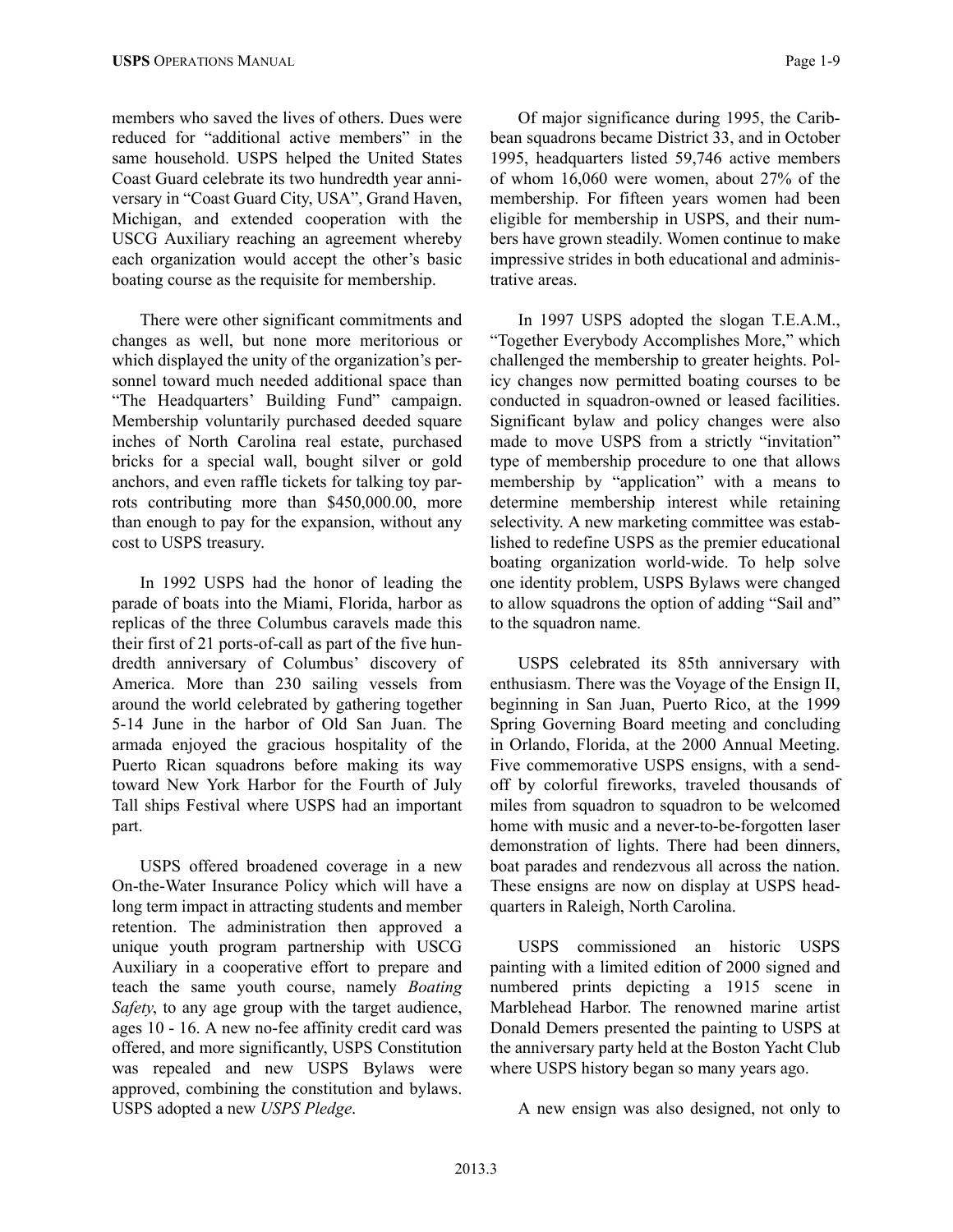celebrate the 85th anniversary of USPS but also to recognize the arrival of the new millennium 2000.

With the advent of a new millennium, we achieved some significant milestones, set new goals and reorganized to meet the needs of existing members and attract new ones. To meet the needs of our membership there have been many changes and updates to bring USPS into the electronic age. One example is DB2000, a computer program designed to give an accessible up to date database for squadrons, districts and national to use in maintaining records, submitting forms and providing contact information. Over the years DB2000 has been updated to allow electronic merit mark and historian report submission, education department updates, officer slate submission on OD 1 and 2. This action saves storage, postage and eliminates paper waste for national. USPS now also has web access at the national, district and squadron levels for most of our members.

 To reduce expenses and be friendly to our environment, USPS now offers many newsletters and **The Ensign** on-line as well. Also, to streamline operations, USPS reduced the number of national meetings from three to two per year. As well, the national auditing committee was eliminated as it was determined that the independent auditor must duplicate most if not all of the committee efforts. Other ways to modify operating expenses are being investigated.

The USPS bylaws have been amended and rewritten over the years to incorporate a Board of Directors to conduct business for USPS. The model bylaws for squadrons and districts have also been made available on-line to speed up the process of changing/updating existing bylaws. Structural changes and consolidation of committees with

overlapping or obsolete missions have been implemented to make USPS more efficient, allowing USPS to meet the needs of members. Two new committees have been added: the Marketing Committee to help in our endeavors to attract new members and to get USPS in front of the public, and the Environmental Committee to educate membership and publicize efforts both internally and externally.

The Education Department has also gone through some major changes and revisions over the years in an effort to bring members the most current and accurate information in the available courses for members. New for USPS are USPS University and seminars we can deliver to the general public. An on-line offering called America's Boating Course is also available for potential members to take. The Education Department is working on many other updates and offerings for the membership as well. The Executive Department also stepped forward bringing a new offering: Vessel Safety Checks; this was originally established in a working partnership with the Coast Guard Auxiliary. USPS has many working partnerships and memoranda of understanding with the boating industry, the Coast Guard, NASBLA and other organizations.

In 2004 USPS celebrated its ninetieth anniversary and in 2014 will celebrate 100 years. In 2008 we welcomed our first women life members.

USPS has entered the new millennium, is becoming readily accessible to the public and our membership and is looking to the future. As with all civic organizations we have experienced challenges and made changes to meet those challenges headon. Members are the backbone of the organization and our future.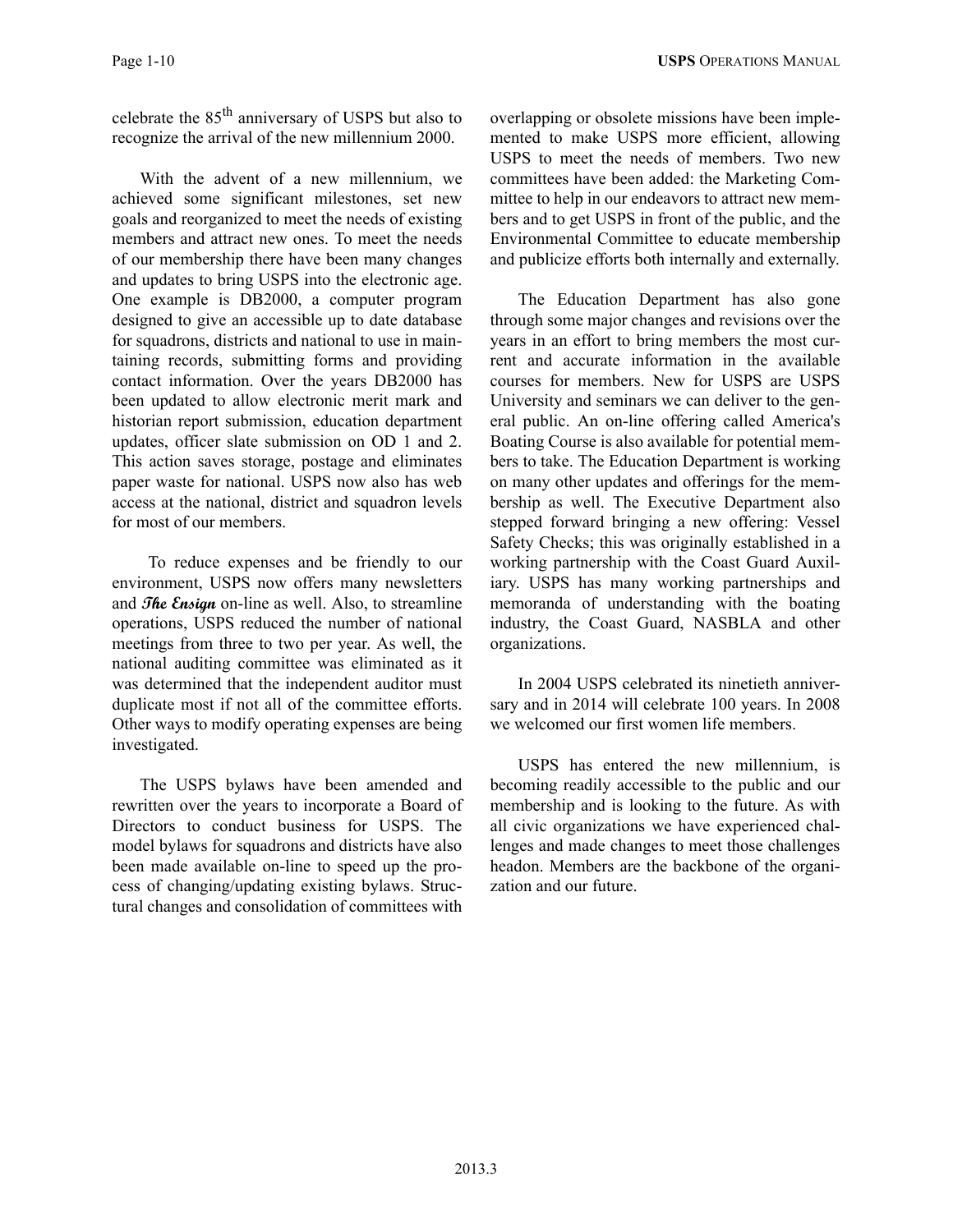## **UNITED STATES POWER SQUADRONS AND THE AMERICAN PRESIDENT**

From the earliest days of the United States Power Squadrons as attested in our history in USPS History in Chapter One, the Squadrons have been a civic service oriented organization dedicated to Safe Boating through Education. Many American Presidents have recognized us for this effort over the years. We begin our narrative with Franklin D. Roosevelt accepting an honorary membership in 1939. Pictured with FDR is Charles F. Chapman, one of the founding fathers of USPS.



As World War I threatened to engage our nation, all Americans became very active in the preparedness movement. The United States declared war on Germany on 6 April 1917, and with the coming of hostilities, Charles F. Chapman sent a letter to Franklin Delano Roosevelt, Assistant Secretary of the Navy, volunteering the entire USPS instructional program for the training of men for naval coastal defense. Secretary Roosevelt accepted the proposal with gratitude. In New York City, four free nautical schools were established. Based on records, total enrollment exceeded three thousand students. Similar schools were organized by local squadrons in Boston, Detroit, Newburg, New Haven and Washington, D.C. Over five thousand men who attended these classes entered the armed services, and based in significant part on the quality of their USPS training, many were appointed officers. Squadron members themselves enlisted in the navy and many, because of their outstanding nautical education and background, soon earned commissions. A number of members were appointed by the Secretary of Commerce as "Navigation Inspectors" with duties on the water similar to those performed by the Coast Guard Auxiliary during World War II.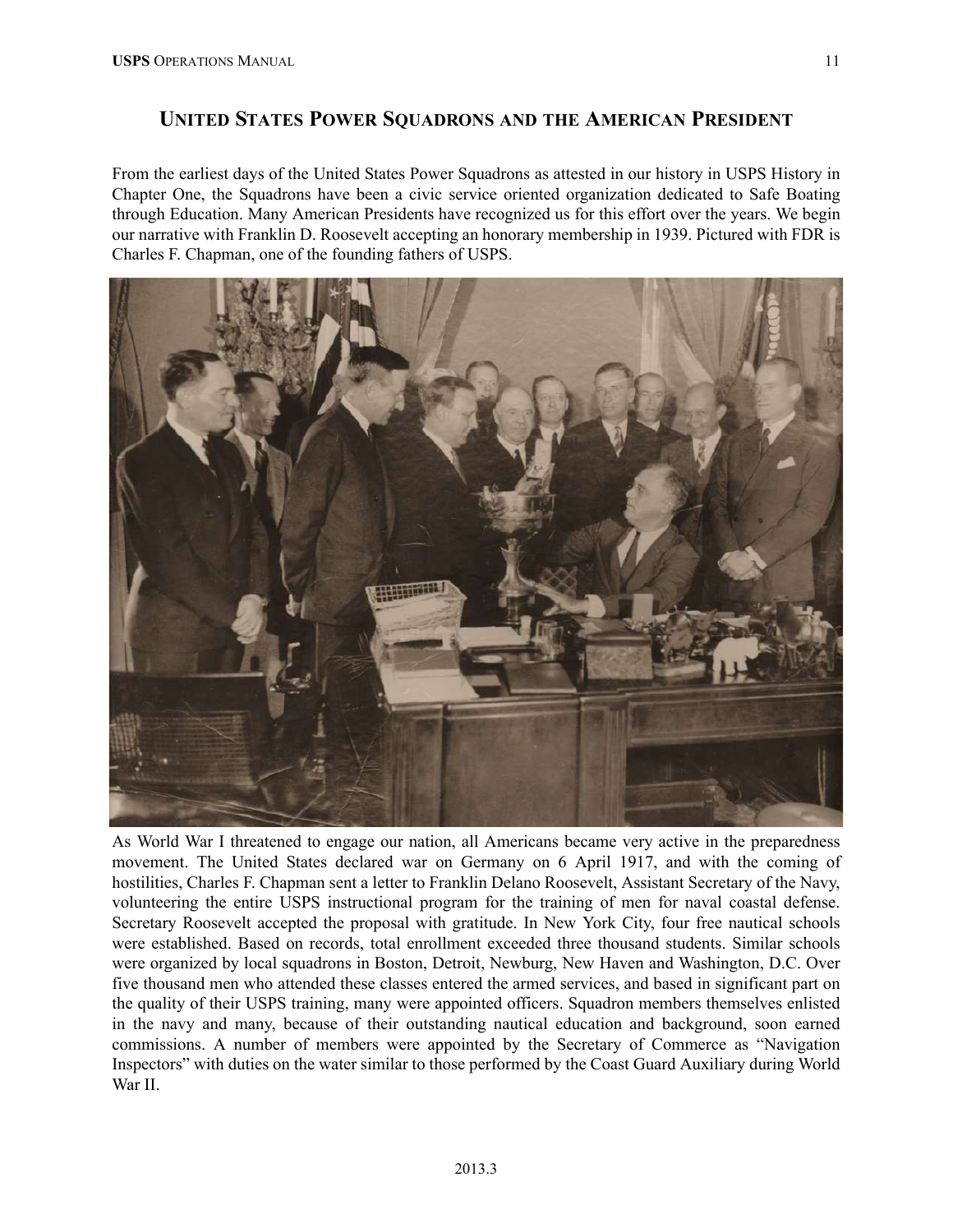

President Nixon also recognized USPS. During his term, the presidential yacht was named "Sequoia." President Nixon presented USPS with a presidential flag that flew on that yacht.

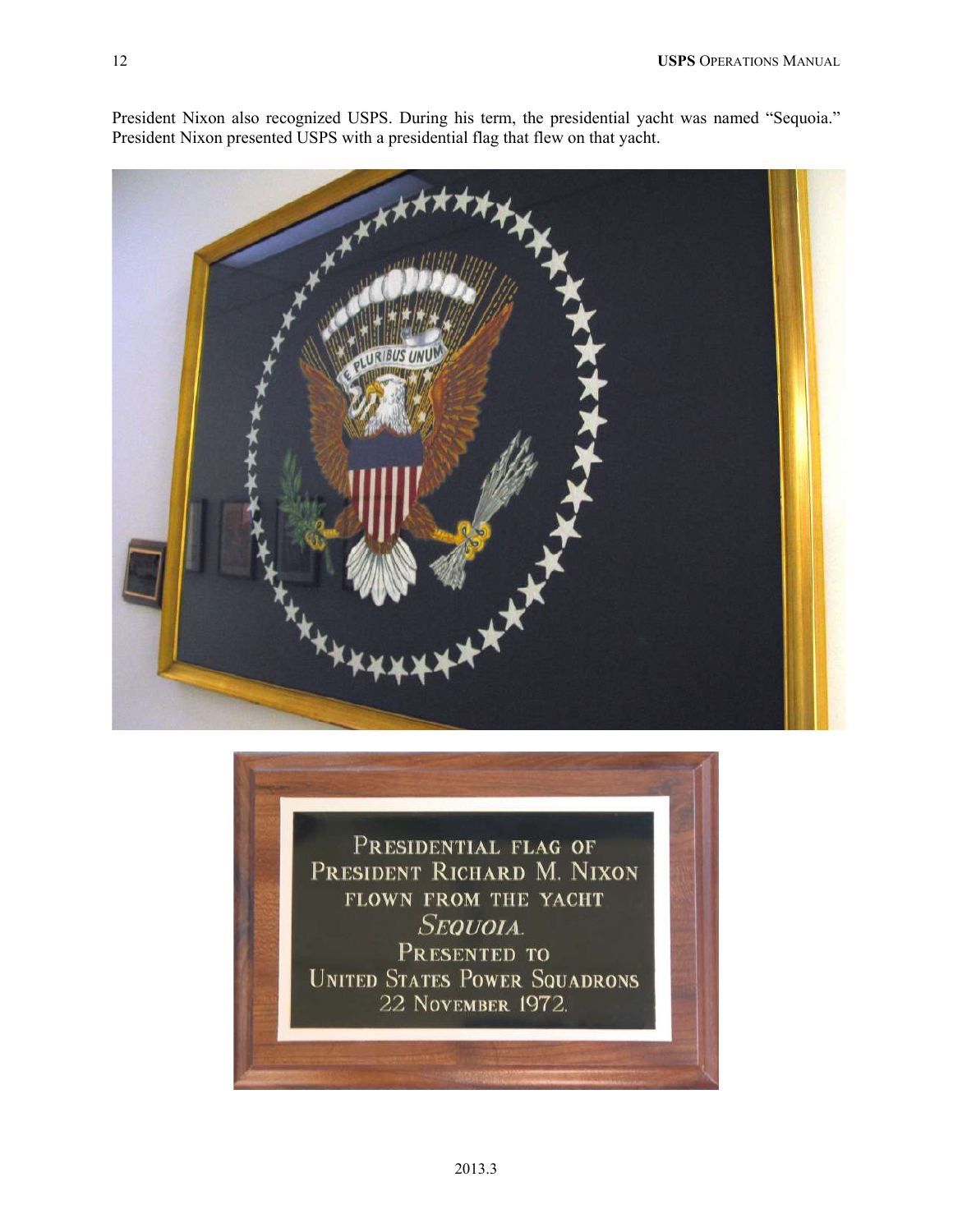#### THE WHITE HOUSE

**WASHINGTON** 

November 22, 1972

#### Dear Commander Griffith:

Earlier this year I wrote the Chief Commander of the United States Power Squadrons to express my deep appreciation for the outstanding work your members have done on the National Ocean Survey Cooperative Charting Program. I want to again thank you for that effort and to take this opportunity to commend your excellent safety education programs.

By instructing more than one hundred thousand boaters each year, the Power Squadrons have helped make boating safe as well as enjoyable. This is a proud achievement, and in recognition of your fine efforts, I am pleased to present to you a Presidential flag that has flown on the yacht, SEQUOIA. I understand the flag will be placed in your Headquarters Historical Exhibit, and I hope it will be regarded as a tribute to your important public service.

With my best wishes to all the members of the United States Power Squadrons,

Sincerely,  $D \cdot P$ 

Rear Commander F. Willard Griffith, N National Historian United States Power Squadrons 855 Rahway Avenue Union, New Jersey 07083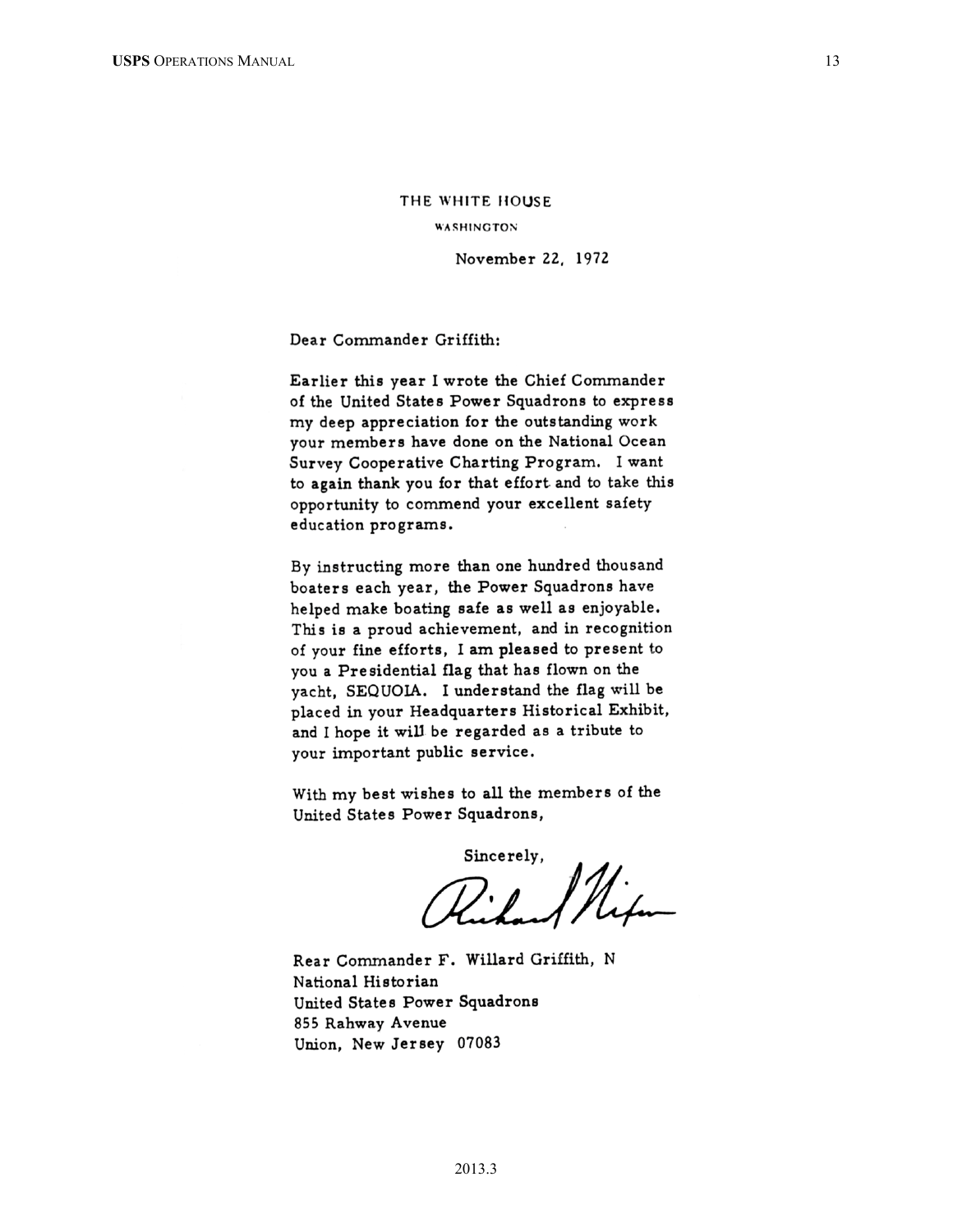P/C/C Bill Selden, SN, watches as President H. W. Bush signs a proclamation celebrating the 75th Anniversary of the United States Power Squadrons on 15 September 1989.

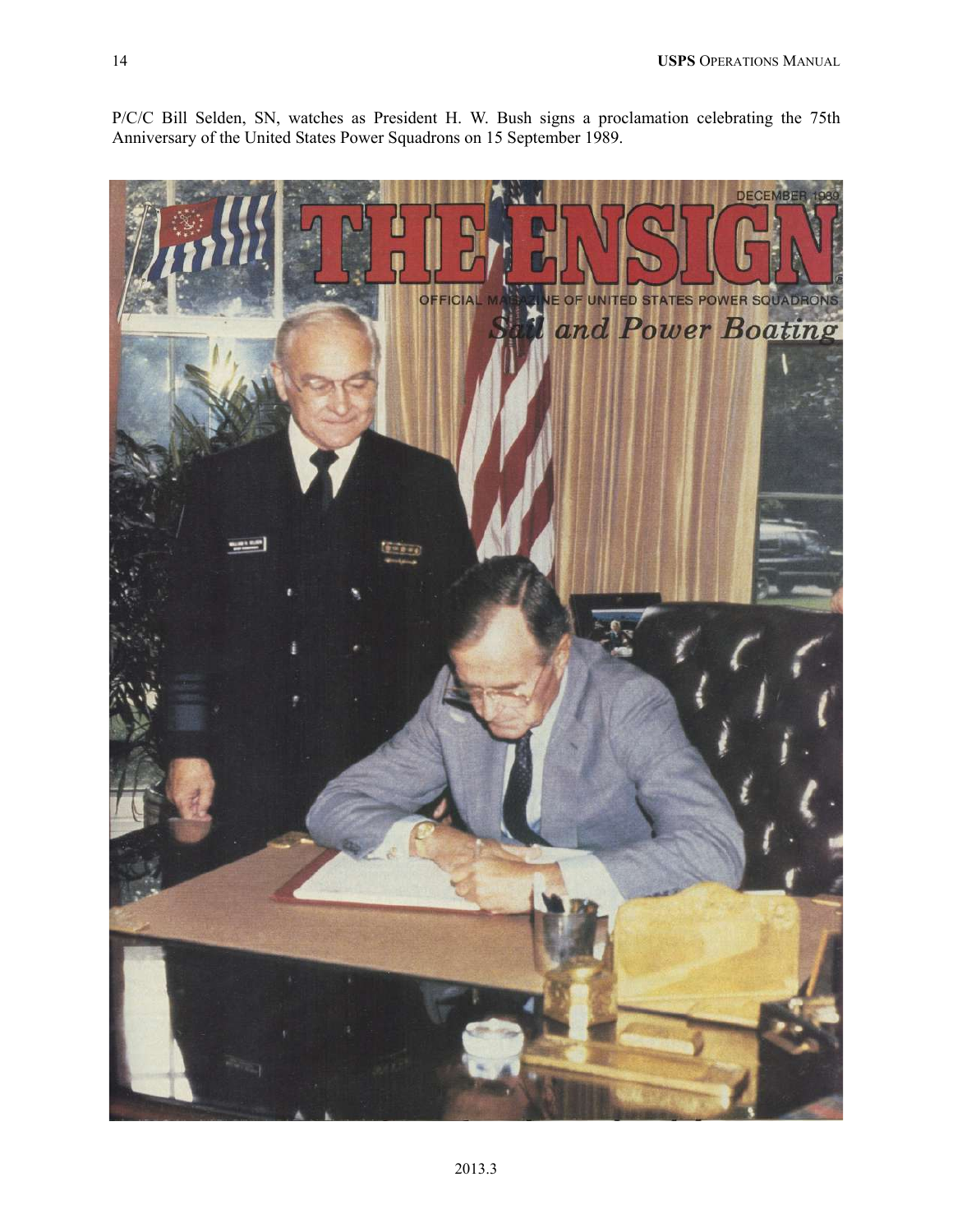President Bill Clinton thanks us in 1999 for our cooperation to realize a common goal on our 85th anniversary.

### THE WHITE HOUSE

#### **WASHINGTON**

April 26, 1999

Warm greetings to everyone celebrating the 85th anniversary of United States Power Squadrons.

Since the founding of your organization, your members have joined together in a spirit of cooperation to realize a common vision. You can take great pride in your success, and I commend you for your unwavering commitment to mutual goals and to one another. By reaffirming your bonds and building on the trust you have developed, you are ensuring your organization's continued vitality in the years to come.

Congratulations on reaching this milestone anniversary, and best wishes for a wonderful celebration.

Phi Cuitain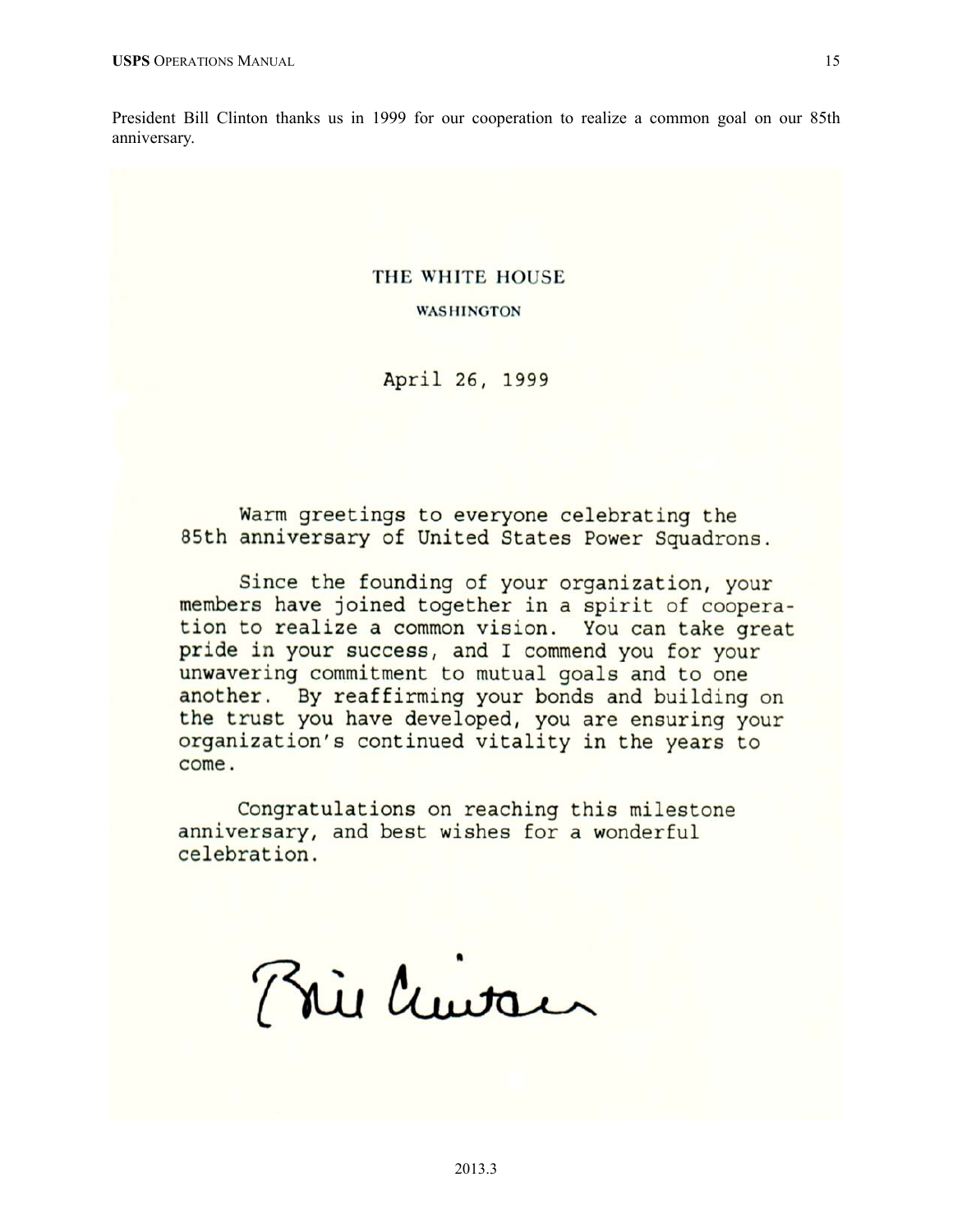President G. W. Bush sends his greetings on United States Power Squadrons Day and his appreciation of what we do for America.



## THE WHITE HOUSE **WASHINGTON**

May 4, 2006

I send greetings to those gathered for U.S. Power Squadrons Day.

Recreational boating has grown into one of our Nation's most popular pastimes, and as the summer approaches, millions of Americans will enjoy our country's beautiful waters. Since 1914, United States Power Squadrons has worked to make recreational boating safer for our citizens through its safety courses and other educational programs. The USPS also partners with the Coast Guard to offer vessel safety checks to individual boaters. By working collaboratively, USPS is helping reduce the number of boating accidents, incidents, and fatalities in our country and enabling more Americans to enjoy the great outdoors.

I appreciate the efforts of USPS and all those committed to advancing the safety of our citizens. Your hard work and commitment to excellence strengthen our Nation.

Laura and I send our best wishes.

en 30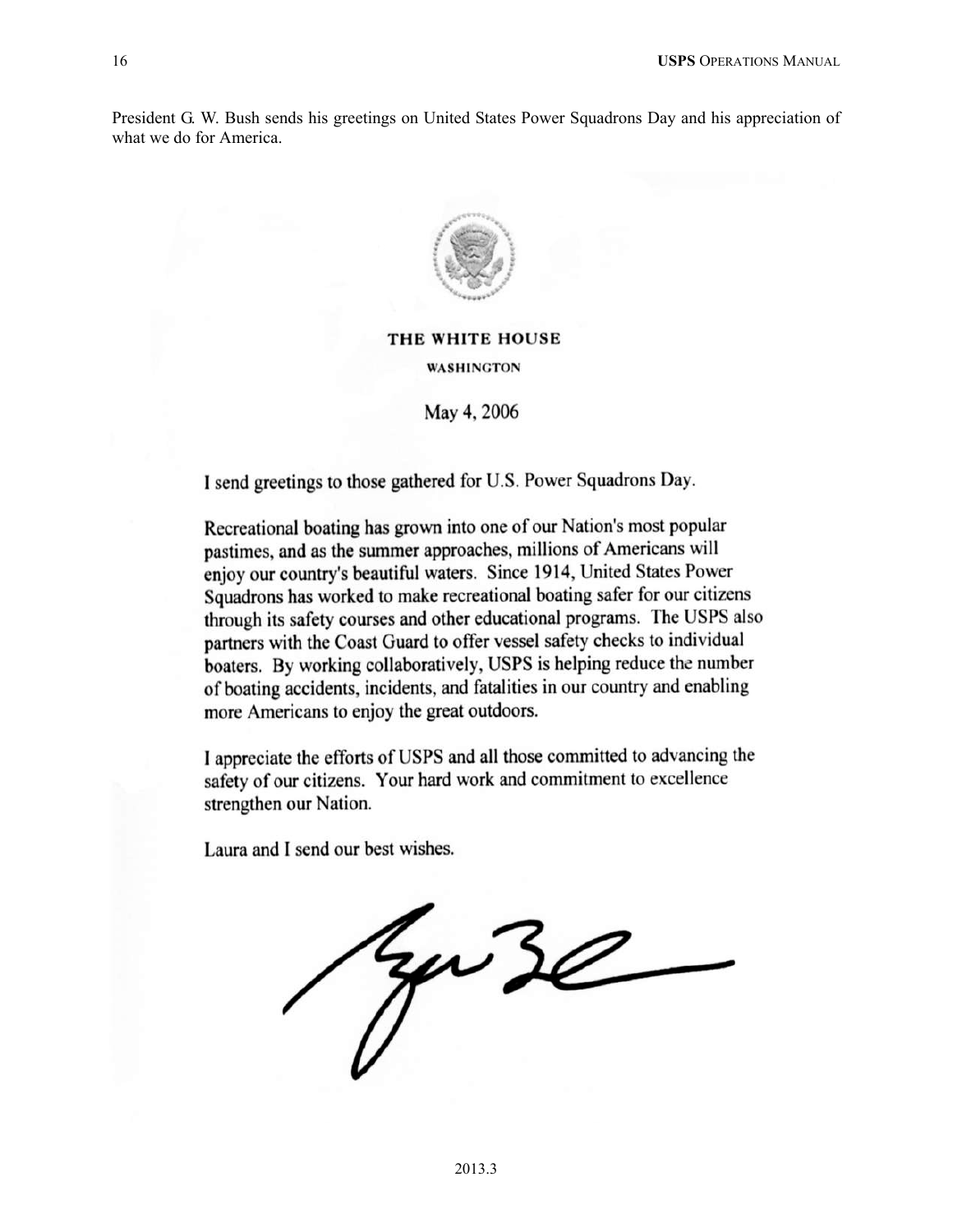## **Power Squadron Spit**

Forty years ago, a new name appeared on navigation charts of the North Carolina coast. The efforts of 20 Carolina squadrons of D/27 of the United States Power Squadrons® were recognized by the National Oceanic and Atmospheric Administration's National Ocean Survey and the United States Board on Geographic Names on 13 April 1971, by officially naming a spot of land on Cape Lookout, 2.5 miles north-northwest of the Cape Point, as "Power Squadron Spit."

This honor is in recognition of the USPS Cooperative Charting Program working in close coordination with the Marine Chart Division of the National Ocean Service. A commemorative plaque honoring the service of the twenty North and South Carolina power squadrons was affixed forty years ago to the Cape Lookout lighthouse, then owned and operated by the U.S. Coast Guard. Since then, the plaque has made many travels, finally finding its new home in rededication ceremonies by the Fort Macon Sail and Power Squadron at the U. S. National Park Service, Cape Lookout National Seashore Headquarters on Harkers Island in 2006.



The plaque was originally presented to President Nixon in Washington, DC, in 1972 by a delegation of Power Squadron members from Winston-Salem, NC. P/D/Cs Ronald Rau and Don Soefker were joined by C/C Walter Cosdon and officers from the National Ocean Survey for this presentation. The visit was followed by one to the office of North Carolina 5th District Congressman Wilmer

Mizell. The plaque's first home was the Cape Lookout lighthouse.

In the summer of 2002, Commander Dean Lee, commanding officer of the U.S. Coast Guard Group at Fort Macon, informed P/R/C Ken Link that he was removing the plaque from the Cape Lookout lighthouse as the Coast Guard was transferring management of this sentinel beacon of safety for ships plying the waters near the Cape to the National Park Service.

On 15 May 2004, members of the USPS again visited the Cape to rededicate themselves to the purpose of Cooperative Charting which focuses on reviewing marine charts and making comparisons between actual and charted depths, navigational aids and changes in topography so that corrections may be made to improve safety for mariners.

This rededication was headed by D/27 Commander Stephen Puckett. D/C Puckett thanked all who attended and commented that Cooperative Charting is part of the civic service arm of the USPS' three arms (education, public service and fraternity) which keeps USPS members active in their efforts to improve boating safety for the mariner. Members attending with D/C Puckett, were: National Executive Officer V/C Ernest Marshburn, SN, Rep. Jean Preston of the North Carolina House of Representatives, Bob Vogel, Superintendent of the Cape Lookout National Seashore and thirty members of  $D/27$ .

V/C Marshburn stressed the dedication of not only the members of D/27 but all members of USPS in their continuing efforts in the cause of Cooperative Charting. V/C Marshburn thanked Representative Preston and Superintendent Vogel for taking time from their busy schedules to attend this commemorative event. Rep. Preston thanked the Power Squadrons for its dedication to public safety, particularly boating safety and their support of recent legislation regarding personal watercraft use near the Cape.

On 30 March 2006, members of the Fort